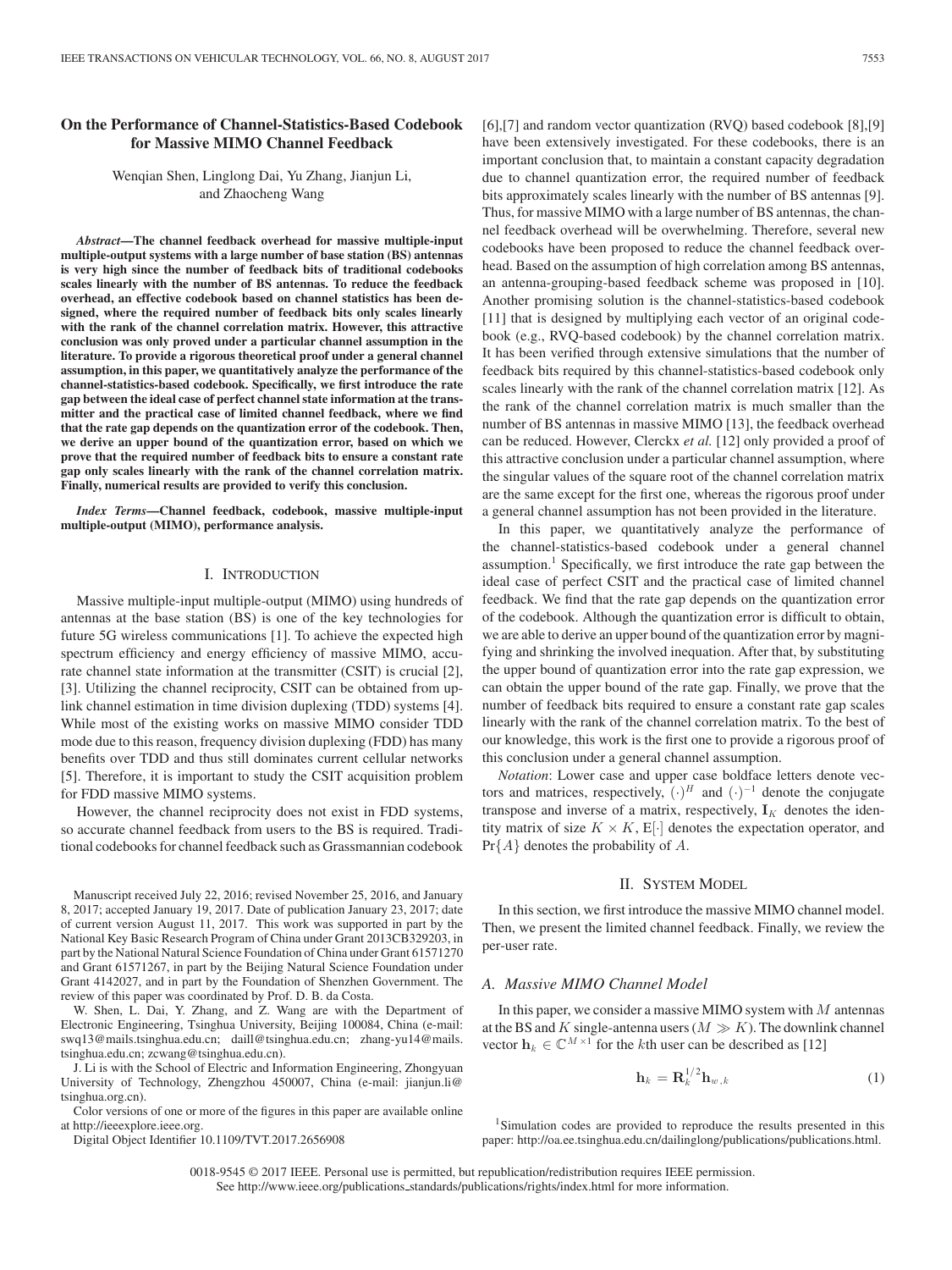where  $\mathbf{R}_{k}^{1/2} \in \mathbb{C}^{M \times M}$  is the square root of the kth user's chan-<br>nel correlation matrix<sup>2</sup>  $\mathbf{R}_{k} \in \mathbb{C}^{M \times M}$  and  $\mathbf{h}_{k} \in \mathbb{C}^{M \times 1}$  is a vecnel correlation matrix<sup>2</sup>  $\mathbf{R}_k \in \mathbb{C}^{M \times M}$ , and  $\mathbf{h}_{w,k} \in \mathbb{C}^{M \times 1}$  is a vec-<br>tor whose elements are independent identically distributed complex tor whose elements are independent identically distributed complex Gaussian distributed with zero mean and unit variance. Furthermore,  $\mathbf{R}_k^{1/2}$  can be decomposed as  $\mathbf{U}_k \mathbf{\Lambda}_k^{1/2} \mathbf{U}_k^H$ , where  $\mathbf{U}_k$  is a unitary matrix, and  $\Lambda_k^{1/2}$  is a diagonal matrix with the diagonal elements de-<br>noted by  $\{x, \sigma_k, \sigma_k\}$  where r is the rank of correlation noted by  $\{\sigma_1, \sigma_2, \ldots, \sigma_r, 0, \ldots\}$ , where r is the rank of correlation matrix. The concatenation of  $K$  channel vectors can be denoted by  $\mathbf{H} = [\mathbf{h}_1, \mathbf{h}_2, \dots, \mathbf{h}_K] \in \mathbb{C}^{M \times K}$ .

## *B. Limited Channel Feedback*

Although the training overhead to obtain the downlink channel vector at the user side is increased in massive MIMO systems, there are some recently proposed effective downlink training methods [13],[14] proposed with reduced training overhead. Thus, in this paper, each user is assumed to know its channel vector  $\mathbf{h}_k$ . Such information is required at the BS via limited feedback channel. Each user quantizes its channel to B bits and then feeds them back to the BS. Quantization is realized by using a quantization codebook, which is known to the BS and users.

For the traditional RVQ-based codebook [9]  $W =$ <br>  $\{w_1, w_2, \ldots, w_{2^B}\}\,$ , the unit-norm column vector  $w_i \in \mathbb{C}^{M \times 1}$ is randomly generated by selecting vector independently from the uniform distribution on the complex unit sphere. The required number of feedback bits scales linearly with the number of BS antennas to ensure a constant capacity degradation [9]. Thus, the channel feedback overhead becomes overwhelming for massive MIMO with a large number of BS antennas. In order to reduce the channel feedback overhead, a more effective codebook has been designed based on the channel statistics [11]. Specifically, the quantization vector  $c_{k,i} \in \mathbb{C}^{M \times 1}$  in the *k*th users' codebook  $\mathcal{C}_k$  can be obtained by multiplying the vector  $w_i$  by the square root of the channel correlation matrix  $\mathbf{R}_k^{1/2}$ , i.e.,  $\mathbf{c}_{k,i} = \mathbf{R}_k^{1/2} \mathbf{w}_i$ . Note that to ensure the unit-norm vector requirement of  $\mathbf{c}_{k,i} \in \mathbb{C}^{M \times 1}$ ,  $\mathbf{c}_{k,i}$  should be normalized as

$$
\mathbf{c}_{k,i} = \frac{\mathbf{R}_k^{1/2} \mathbf{w}_i}{\|\mathbf{R}_k^{1/2} \mathbf{w}_i\|}.
$$
 (2)

The distribution of the resulted quantization vector  $\mathbf{c}_{k,i}$  is closer to the distribution of actual channel vector **b**, in (1) thus the channel. the distribution of actual channel vector  $\mathbf{h}_k$  in (1), thus, the channelstatistics-based codebook has better quantization performance [10]– [12]. Accordingly, we mainly consider the channel-statistics-based codebook in this paper.

The kth user quantizes its own channel  $h_k$  to a quantization vector  $c_{k,F_k}$  that is closest to  $h_k$ , where "closeness" is measured by the angle between two vectors. Thus, user  $k$  computes the quantization index  $F_k$ according to

$$
F_k = \underset{i \in [1,2^B]}{\arg \min} \sin^2(\measuredangle(\mathbf{h}_k, \mathbf{c}_{k,i})) = \underset{i \in [1,2^B]}{\arg \max} |\tilde{\mathbf{h}}_k^H \mathbf{c}_{k,i}|^2 \qquad (3)
$$

where the normalized channel vector  $\mathbf{h}_k = \frac{\mathbf{h}_k}{\|\mathbf{h}_k\|}$  denotes the direction of channel vector. Note that only the direction of channel vector is quantized, whereas the channel magnitude  $\|\mathbf{h}_k\|$  is not quantized by using codebook **C**. Magnitude information is just a scalar value that can be easily fed back. In this paper, we focus on the quantization of channel direction. After that, with the received index  $F_k$ , the BS can obtain the feedback channel vector  $\mathbf{h}_k = ||\mathbf{h}_k||\mathbf{c}_{k,F_k}$ . The concatenation of the feedback channel vectors can be denoted as  $\mathbf{\hat{H}} = [\mathbf{\hat{h}}_1, \mathbf{\hat{h}}_2, \dots, \mathbf{\hat{h}}_K] \in$  $\mathbb{C}^{M \times K}$ .

# *C. Downlink Precoding and Per-User Rate*

We can utilize the widely used zero-forcing (ZF) precoding at the BS based on the feedback channel matrix  $\hat{H}$  to eliminate interferences among multiple users. The transmitted signal  $\mathbf{x} \in \mathbb{C}^{M \times 1}$  after precoding at the BS is given by

$$
\mathbf{x} = \sqrt{\frac{\gamma}{K}} \mathbf{V} \mathbf{s}
$$
 (4)

where  $\gamma$  is the transmit power,  $\mathbf{s} = [s_1, s_2, \dots, s_K] \in \mathbb{C}^{K \times 1}$  is the symbol vector intended for K users with the normalized power  $E[|s_i|^2] = 1$ ,<br>and  $\mathbf{V} = [\mathbf{v}_k, \mathbf{v}_k] \in \mathbb{C}^{M \times K}$  is the precoding matrix conand  $\mathbf{V} = [\mathbf{v}_1, \mathbf{v}_2, \dots, \mathbf{v}_K] \in \mathbb{C}^{M \times K}$  is the precoding matrix consisting of K different M-dimensional unit-norm precoding vector  $\mathbf{v}_i \in \mathbb{C}^{M \times 1}$ . We denote  $\mathbf{U} = \hat{\mathbf{H}} (\hat{\mathbf{H}}^H \hat{\mathbf{H}})^{-1}$ , then the precoding vectors  $\mathbf{v}_i$  can be obtained as the normalized *i*th column of **U**, i.e.,  $\mathbf{v}_i = \frac{\mathbf{U}(:,i)}{n}$ .  $\mathbf{v}_i = \frac{\mathbf{U}(:,i)}{\|\mathbf{U}(:,i)\|}.$ <br>The receive

The received signal  $y_k$  at the kth user can be described as

$$
y_k = \mathbf{h}_k^H \mathbf{x} + n_k
$$
  
=  $\sqrt{\frac{\gamma}{K}} \mathbf{h}_k^H \mathbf{v}_k s_k + \sqrt{\frac{\gamma}{K}} \sum_{i=1, i \neq k}^K \mathbf{h}_k^H \mathbf{v}_i s_i + n_k$  (5)

where  $n_k$  is the complex Gaussian noise at the kth user with zero mean and unit variance. Thus, the signal-to-interference-plus-noise ratio (SINR) at the  $k$ th user is [9]

$$
\text{SINR}_k = \frac{\frac{\gamma}{K} |\mathbf{h}_k^H \mathbf{v}_k|^2}{1 + \frac{\gamma}{K} \sum_{i=1, i \neq k}^K |\mathbf{h}_k^H \mathbf{v}_i|^2}.
$$
 (6)

Accordingly, the per-user rate  $R$  is

$$
R = \mathbf{E} \left[ \log_2 \left( 1 + \frac{\frac{\gamma}{K} |\mathbf{h}_k^H \mathbf{v}_k|^2}{1 + \frac{\gamma}{K} \sum_{i=1, i \neq k}^K |\mathbf{h}_k^H \mathbf{v}_i|^2} \right) \right].
$$
 (7)

Clearly, the per-user rate depends on the precoding matrix **V**, which is significantly affected by the quality of feedback channel  $\hat{H}$ . In the next section, we will analyze the per-user rate when the channelstatistics-based codebook is applied.

#### III. PERFORMANCE ANALYSIS

In this section, we first compute the rate gap. Then, we analyze the quantization error of the channel-statistics-based codebook. Finally, we derive an upper bound of the required feedback bits to ensure a constant rate gap.

#### *A. Rate Gap*

Providing the ideal case of perfect CSIT at the BS, i.e.,  $\hat{H} = H$ , the  $ZF$  precoding vector  $v_{ideal,i}$  is obtained as the normalized *i*th column of  $\mathbf{H}(\mathbf{H}^H\mathbf{H})^{-1}$ . Therefore, we can obtain the ideal per-user rate as

$$
R_{\text{ideal}} = \mathbf{E} \left[ \log_2 \left( 1 + \frac{\gamma}{K} |\mathbf{h}_k^H \mathbf{v}_{\text{ideal},k}|^2 \right) \right]. \tag{8}
$$

However, in the practical case of limited channel feedback, the BS can only obtain the feedback channel  $\hat{H}$  using the channel-statisticsbased codebook. The ZF precoding is performed based on **Hˆ** , and the precoding vector  $v_i$  is obtained as the normalized *i*th column of  $\mathbf{H}(\hat{\mathbf{H}}^H \hat{\mathbf{H}})^{-1}$ . Thus, the interuser interference  $|\mathbf{h}_k^H \mathbf{v}_i| \neq 0$ , which degrades the per-user rate as

$$
R_{\text{practical}} = \mathbf{E} \left[ \log_2 \left( 1 + \frac{\frac{\gamma}{K} |\mathbf{h}_k^H \mathbf{v}_k|^2}{1 + \frac{\gamma}{K} \sum_{i=1, i \neq k}^K |\mathbf{h}_k^H \mathbf{v}_i|^2} \right) \right].
$$
 (9)

<sup>&</sup>lt;sup>2</sup>The channel correlation matrix  $\mathbf{R}_k$  is closely related to the antenna spacing at the BS and the user location, which is the second-order channel statistics that can be usually assumed to be static due to the moderate user velocities [11].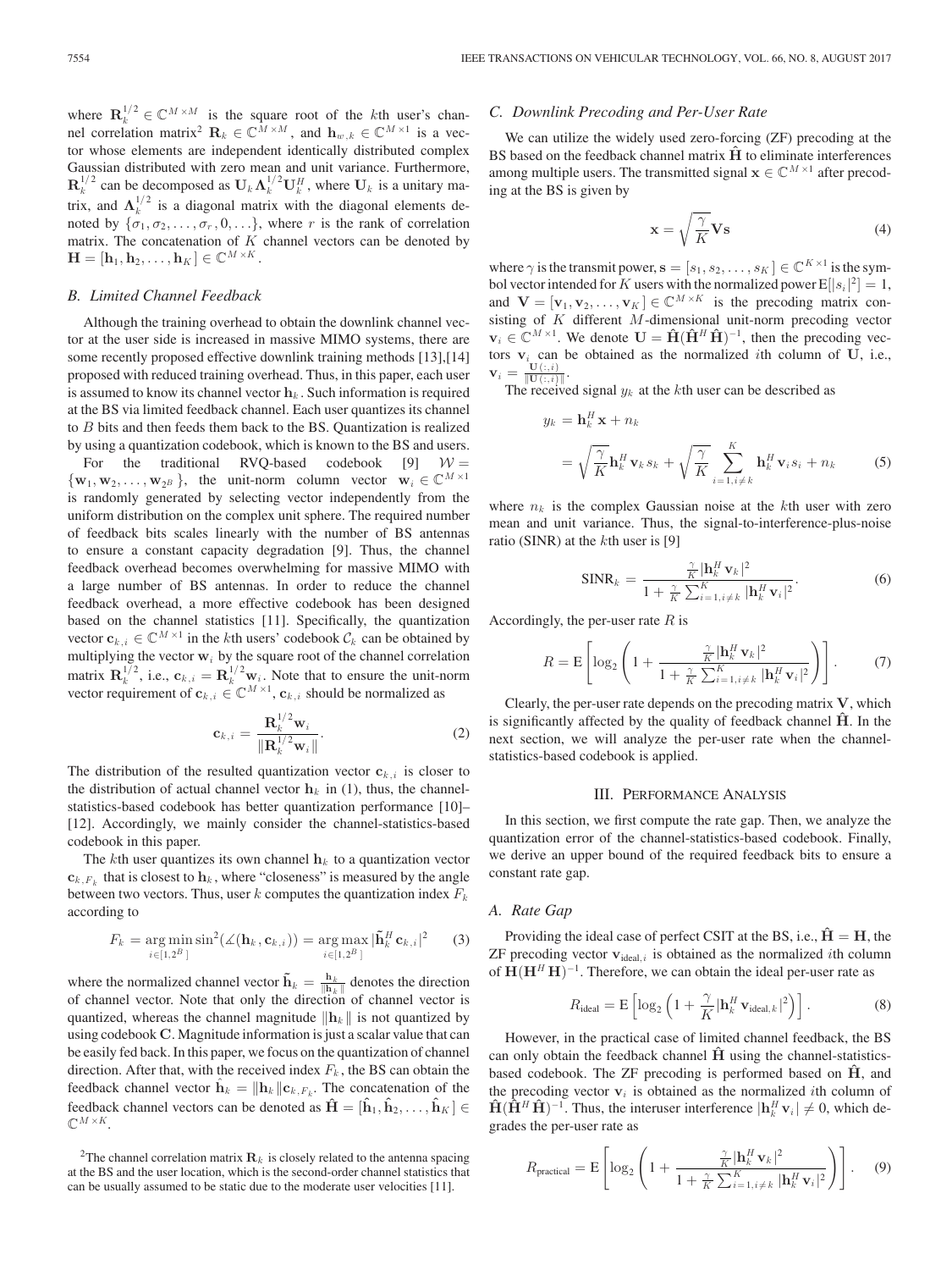We define the rate gap  $\Delta R(\gamma)$  as the difference between per-user rate achieved by ideal CSIT and limited channel feedback using the channel-statistics-based codebook

$$
\Delta R(\gamma) = R_{\text{ideal}} - R_{\text{practical}}.\tag{10}
$$

Following the results from [9] and[10] and using Jensen's inequality, the rate gap  $\Delta R(\gamma)$  can be upper bounded as

$$
\Delta R(\gamma) \le \log_2 \left( 1 + \frac{\gamma}{K} (K - 1) \mathbb{E} \left[ |\mathbf{h}_k^H \mathbf{v}_i|^2 \right] \right) \tag{11}
$$

where the multiuser interference  $E[|\mathbf{h}_k^H \mathbf{v}_i|^2]$  can be upper bounded in Lemma 1 *Lemma 1*.

*Lemma 1:* The upper bound of multiuser interference  $E[|\mathbf{h}_h^H \mathbf{v}_i|^2]$ depends on the channel quantization error  $E[\sin^2(\angle(\tilde{\mathbf{h}}_k, \hat{\mathbf{h}}_k))]$ , i.e.

$$
\mathbb{E}\left[|\mathbf{h}_k^H \mathbf{v}_i|^2\right] \le \mathbb{E}\left[\|\mathbf{h}_k\|^2\right] \mathbb{E}\left[\sin^2(\angle(\tilde{\mathbf{h}}_k, \hat{\mathbf{h}}_k))\right].\tag{12}
$$

*Proof:* Denote the quantization error  $X = \sin^2(\angle(\tilde{\mathbf{h}}_k, \hat{\mathbf{h}}_k)) = 1 -$ <br>Let  $\mathbf{h}_k = |k|$  Since the size of the codebook is limited  $X \neq 0$ . Thus, the  $|\tilde{\mathbf{h}}_k^H \mathbf{c}_{k,F_k}|^2$ . Since the size of the codebook is limited,  $X \neq 0$ . Thus, the normalized channel vector  $\tilde{\mathbf{h}}_k$  can be decomposed along two orthogonal direction, one is the direction of quantization vector  $\mathbf{c}_{k,F_k}$ , and the other is in the null space of  $c_{k,F_k}$ . Mathematically

$$
\tilde{\mathbf{h}}_k = \sqrt{1 - X} \mathbf{c}_{k, F_k} + \sqrt{X} \mathbf{s}
$$
\n(13)

where **s** is a unit vector distributed in the null space of  $c_{k,F_k}$  [9]. Combining  $\mathbf{h}_k = ||\mathbf{h}_k|| \tilde{\mathbf{h}}_k$  and (13), we have

$$
|\mathbf{h}_k^H \mathbf{v}_i|^2 = ||\mathbf{h}_k||^2 \left( (1 - X) |\mathbf{c}_{k, F_k}^H \mathbf{v}_i|^2 + X |\mathbf{s}^H \mathbf{v}_i|^2 \right). \tag{14}
$$

Since the precoding vector  $v_i$  is obtained as the normalized *i*th column of  $\mathbf{\hat{H}}(\mathbf{\hat{H}}^H \mathbf{\hat{H}})^{-1}$ ,  $\mathbf{v}_i$  is orthogonal to the kth user's feedback channel vector  $\hat{\mathbf{h}}_k = ||\mathbf{h}_k||c_{k,F_k}$ , i.e.,  $\mathbf{c}_{k,F_k}^H \mathbf{v}_i = 0$ . Thus, we have  $|\mathbf{h}_k^H \mathbf{v}_i|^2 =$ <br>  $||\mathbf{h}_k||^2 \mathbf{V}||_2 H_{\infty}||^2$ . Since  $|\mathbf{d}_{k,E_k}^H|^2$ ,  $\cos^2(\sqrt{(2\pi k)}) \le 1$ , we have  $\|\mathbf{h}_k\|^2 X |\mathbf{s}^H \mathbf{v}_i|^2$ . Since  $|\mathbf{s}^H \mathbf{v}_i|^2 = \cos^2(\measuredangle(\mathbf{s}, \mathbf{v}_i)) \leq 1$ , we have

$$
|\mathbf{h}_k^H \mathbf{v}_i|^2 \le ||\mathbf{h}_k||^2 X. \tag{15}
$$

As the norm of a vector is independent of its direction [9],  $\|\mathbf{h}_k\|^2$  is independent of  $X$ . Therefore, we obtain (12).

Combining (11) and *Lemma 1*, we can further obtain

$$
\Delta R(\gamma) \le \log_2 \left( 1 + \frac{\gamma}{K} (K - 1) \mathbb{E} \left[ \|\mathbf{h}_k\|^2 \right] \mathbb{E} \left[ \sin^2(\measuredangle(\tilde{\mathbf{h}}_k, \hat{\mathbf{h}}_k)) \right] \right). \tag{16}
$$

### *B. Quantization Error*

In this section, we discuss the quantization error  $E[\sin^2(\angle(\hat{\mathbf{h}}_k, \hat{\mathbf{h}}_k))]$ <br>(16) when the channel statistics hased codebook is considered. For in (16) when the channel-statistics-based codebook is considered. For the rest of this paper, we omit the subscript  $k$  for simplicity but without loss of generality.

*Lemma 2:* The quantization error  $E[\sin^2(\angle(\tilde{h}, \hat{h}))]$  of  $\tilde{h}$  can be upper bounded as

$$
E\left[\sin^2(\measuredangle(\tilde{\mathbf{h}}, \hat{\mathbf{h}}))\right] < 2^{-\frac{B}{r-1}}.\tag{17}
$$

*Proof:* Denote that  $Z = \cos^2(\measuredangle(\mathbf{h}, \mathbf{h})) = |\mathbf{h}^H \mathbf{c}_F|^2$ . Since  $F = \cos^2(\measuredangle(\mathbf{h}, \mathbf{h})) = |\mathbf{h}^H \mathbf{c}_F|^2$ . Since  $F = \cos^2(\measuredangle(\mathbf{h}, \mathbf{h})) = |\mathbf{h}^H \mathbf{c}_F|^2$ .  $\arg \max_{i \in [1,2^B]} |\tilde{\mathbf{h}}^H \mathbf{c}_i|^2$ , we have  $\Pr\{|\tilde{\mathbf{h}}^H \mathbf{c}_F|^2 < z\} = \Pr\{|\tilde{\mathbf{h}}^H \mathbf{c}_1|^2 < z\}$  $|z| \leq |z|^2 \leq z, \ldots, \tilde{h}^H \mathbf{c}_2 B \mid 2 \leq z \} \stackrel{(a)}{=} \Pr\{|\tilde{h}^H \mathbf{c}_i|^2 \leq z\}^2$ , where (a)<br>is true due to the independence emerge  $\left(\|\tilde{h}^H \mathbf{c}_i\|^2\right)^2$ . [O] Therefore is true due to the independence among  $\{|\tilde{\mathbf{h}}^H \mathbf{c}_i|^2\}_{i=1}^{2^B}$  [9]. Therefore

$$
\Pr\left\{Z < z\right\} = \Pr\left\{ |\tilde{\mathbf{h}}^H \mathbf{c}_i|^2 < z \right\}^{2^B} . \tag{18}
$$

Using (1) and (2), we can rewrite  $|\tilde{\mathbf{h}}^H \mathbf{c}_i|^2$  as

$$
|\tilde{\mathbf{h}}^{H} \mathbf{c}_{i}|^{2} = \frac{|(\mathbf{R}^{1/2} \mathbf{h}_{w})^{H} \mathbf{R}^{1/2} \mathbf{w}_{i}|^{2}}{\|\mathbf{R}^{1/2} \mathbf{h}_{w}\|^{2} \|\mathbf{R}^{1/2} \mathbf{w}_{i}\|^{2}}
$$

$$
\stackrel{(a)}{=} \frac{|\mathbf{h}_{w}^{H} \mathbf{U}(\mathbf{\Lambda}^{1/2})^{H} \mathbf{\Lambda}^{1/2} \mathbf{U}^{H} \mathbf{w}_{i}|^{2}}{\|\mathbf{R}^{1/2} \mathbf{h}_{w}\|^{2} \|\mathbf{R}^{1/2} \mathbf{w}_{i}\|^{2}}
$$
(19)

where (a) is obtained by using  $U^H U = I_M$ . Since the unitary matrix U does not change the distribution of an isotropically distributed vector,  $\mathbf{h}_{w}^{H} \stackrel{d}{=} \mathbf{h}_{w}^{H} \mathbf{U}$  and  $\mathbf{w}_{i} \stackrel{d}{=} \mathbf{U}^{H} \mathbf{w}_{i}$ , where  $\stackrel{d}{=}$  denotes the equality in terms of distribution. Thus of distribution. Thus

$$
|\tilde{\mathbf{h}}^H \mathbf{c}_i|^2 \stackrel{d}{=} \frac{|\mathbf{h}_w^H (\boldsymbol{\Lambda}_k^{1/2})^H \boldsymbol{\Lambda}_k^{1/2} \mathbf{w}_i|^2}{\|\boldsymbol{\Lambda}_k^{1/2} \mathbf{h}_w\|^2 \|\boldsymbol{\Lambda}_k^{1/2} \mathbf{w}_i\|^2}
$$
(20)

where the denominator is accordingly changed to ensure the unit-norm requirement of  $\tilde{\mathbf{h}}$  and  $\mathbf{c}_i$ . Therefore, we have

$$
\Pr\left\{|\tilde{\mathbf{h}}^H \mathbf{c}_i|^2 < z\right\} = \Pr\left\{ \frac{|\mathbf{h}_w^H (\mathbf{\Lambda}^{1/2})^H \mathbf{\Lambda}^{1/2} \mathbf{w}_i|^2}{\|\mathbf{\Lambda}^{1/2} \mathbf{h}_w\|^2 \|\mathbf{\Lambda}^{1/2} \mathbf{w}_i\|^2} < z \right\}.
$$
 (21)

Since  $\Lambda^{1/2}$  is a diagonal matrix with r nonzero diagonal elements  $\{\sigma_1, \sigma_2, \ldots, \sigma_r\}$ , we rewrite (21) as

$$
\Pr\left\{ |\tilde{\mathbf{h}}^H \mathbf{c}_i|^2 < z \right\} = \Pr\left\{ \frac{|\mathbf{g}^H \mathbf{\Gamma}^H \mathbf{\Gamma} \mathbf{v}|^2}{\|\mathbf{\Gamma} \mathbf{g}\|^2 \|\mathbf{\Gamma} \mathbf{v}\|^2} < z \right\} \tag{22}
$$

where  $\mathbf{g} \in \mathbb{C}^{r \times 1}$  with  $\mathbf{g}(j) = \mathbf{h}_w(j)$ ,  $\mathbf{v} \in \mathbb{C}^{r \times 1}$  with  $\mathbf{v}(j) = \mathbf{w}_i(j)$ , and  $\Gamma \in \mathbb{C}^{r \times r}$  with  $\Gamma(j, j) = \Lambda^{1/2}(j, j), j = 1, 2, \ldots, r$ . The nondiagonal elements  $\Gamma(i, j) = 0$ . Actually, **g** and **v** are random vectors in the <sup>r</sup>-dimensional hypersphere, whereas **Γg** and **Γv** are randomly distributed in the r-dimensional hyperellipse, which is obtained by stretching the hypersphere according to the diagonal elements of **Γ**.<br>As we know,  $\frac{g^H v|^2}{\|g\|^2 |v\|^2}$  is the squared cosine of the angle between<br>two vectors **g** and **y** in hypersphere, whose cumulative distribution two vectors **g** and **v** in hypersphere, whose cumulative distribution function (CDF) is given by Pr{ $\frac{|g^H v|^2}{\|g\|^2 \|v\|^2} \le z$ } = 1 –  $(1-z)^{r-1}$  for  $z \in [0, 1]$  [8]. In (22),  $\frac{|\mathbf{g}^H \Gamma^H \Gamma \mathbf{v}|^2}{\|\Gamma \mathbf{g}\|^2 \|\Gamma \mathbf{v}\|^2}$  is the squared cosine of the angle between two vectors **Γg** and **Γv** in the hyperellipse, whose CDF is very difficult be obtained. However, we can prove in the *Appendix* that  $\Pr{\{\frac{\|g^H \Gamma^H \Gamma \nu\|^2}{\|\Gamma g\|^2 \|\Gamma \nu\|^2} \leq z\}} < \Pr{\{\frac{\|g^H \nu\|^2}{\|g\|^2 \|\nu\|^2} \leq z\}}$ . Thus, we have

$$
\Pr\left\{\frac{\left|\mathbf{g}^H\mathbf{\Gamma}^H\mathbf{\Gamma}\mathbf{v}\right|^2}{\|\mathbf{\Gamma}\mathbf{g}\|^2\|\mathbf{\Gamma}\mathbf{v}\|^2} < z\right\} < 1 - (1 - z)^{r - 1}.\tag{23}
$$

Then, by combining (18), (22), and (23), we can obtain the upper bound of Z's CDF as

$$
\Pr\{Z < z\} < (1 - (1 - z)^{r-1})^{2^B}.\tag{24}
$$

Utilizing the fact that  $E[Z] = \int_0^1 Pr\{Z \ge z\}$ , the expectation  $E[Z]$  can be expressed as be expressed as

$$
E[Z] = \int_0^1 (1 - Pr\{Z < z\}) dz = 1 - \int_0^1 Pr\{Z < z\} dz. \tag{25}
$$

Combining (24) and (25), we have

$$
E[Z] > 1 - \int_0^1 (1 - (1 - z)^{r-1})^{2^B} dz
$$
  
\n
$$
\stackrel{(a)}{=} 1 - \int_0^1 (1 - s^{r-1})^{2^B} ds
$$
  
\n
$$
\stackrel{(b)}{=} 1 - 2^B \beta \left( 2^B, \frac{r}{r-1} \right) \stackrel{(c)}{\geq} 1 - 2^{-\frac{B}{r-1}} \qquad (26)
$$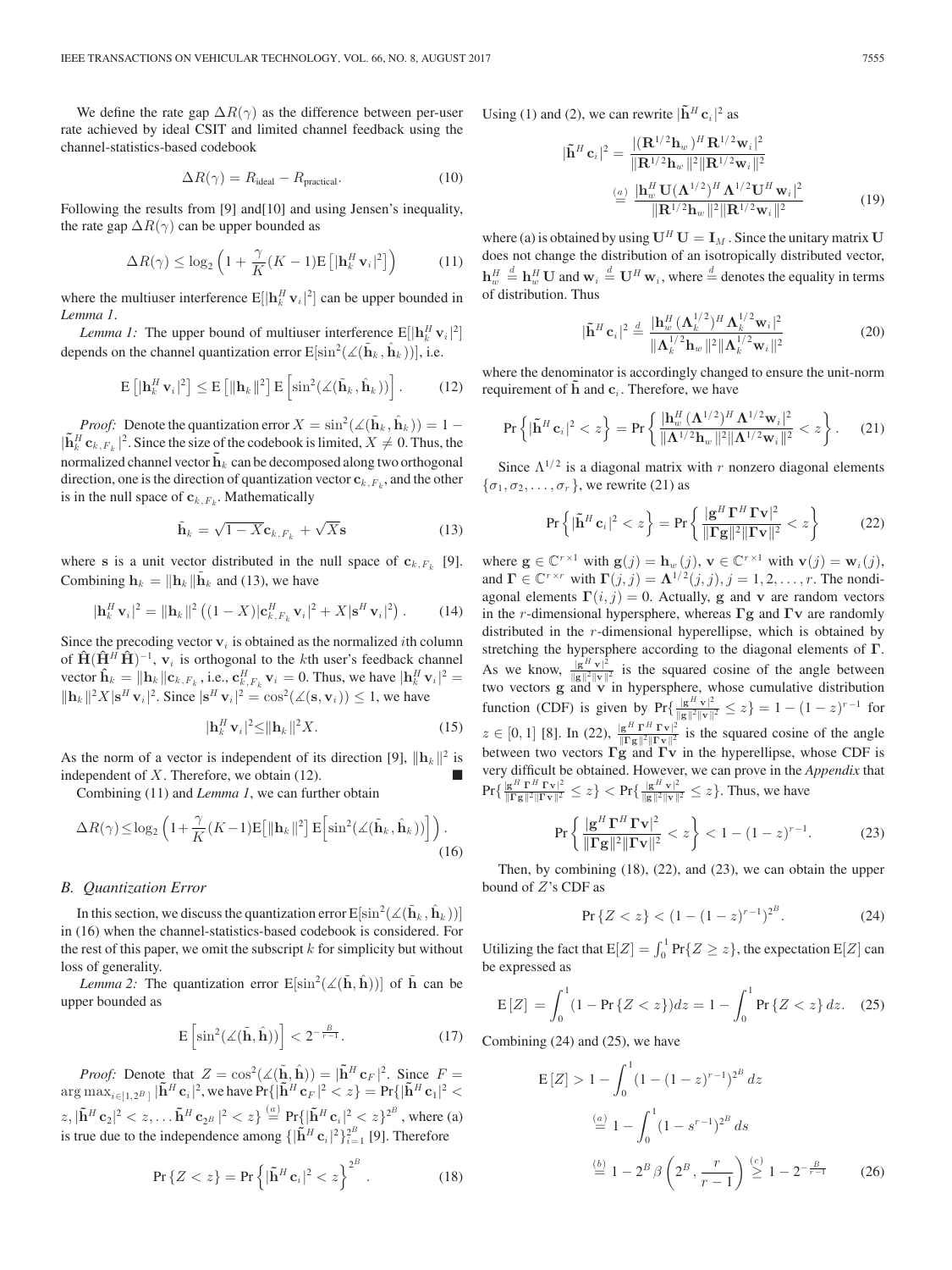

Fig. 1. Per-user rate against the SNR at the receiver.

where (a) is obtained by setting  $s = 1 - z$ , and (b) and (c) are obtained from [9, Appendixes I and II], respectively. Finally, we can obtain the upper bound of quantization error as

$$
E\left[\sin^2(\measuredangle(\tilde{\mathbf{h}}, \hat{\mathbf{h}}))\right] = 1 - E\left[Z\right] < 2^{-\frac{B}{r-1}}.\tag{27}
$$

#### *C. Feedback Bits*

In this section, we discuss the required number of feedback bits  $B$ to ensure a constant rate gap  $\Delta R(\gamma)$ . By combining (16) and (27), we can easily obtain

$$
\Delta R(\gamma) \le \log_2 \left( 1 + \frac{\gamma}{K} (K - 1) \mathbb{E} \left[ ||\mathbf{h}||^2 \right] 2^{-\frac{B}{r - 1}} \right). \tag{28}
$$

To ensure the rate gap  $\Delta R(\gamma) \leq \log_2(b)$ , based on (28) and letting  $\log_2(1 + \frac{\gamma}{K}(K-1)\mathbb{E}[\|\mathbf{h}\|^2]2^{-\frac{B}{r-1}}) \leq \log_2(b)$  bps/Hz, we have

$$
B \ge \frac{r-1}{3} \text{SNR} + (r-1) \log_2 \left( \frac{K-1}{b-1} \right) \tag{29}
$$

where the signal-to-noise ratio (SNR) at the receiver is defined as SNR =  $10 \log_{10} \frac{\gamma}{K} E[\|\mathbf{h}\|^2]$ . We can observe that the required number<br>of feedback hits only scales linearly with the rank of correlation matrix of feedback bits only scales linearly with the rank of correlation matrix r when SNR increases.

### IV. SIMULATION VERIFICATION

In this section, simulation results are provided to verify the derived theoretical result. The simulation setup is as follows: The number of BS antennas, the number of users, and the rank of the channel correlation matrix is set as  $(M, K, r) = (64, 10, 4)$ ; the square root of the channel correlation matrix is  $\mathbf{R}_k^{1/2} = \mathbf{U}_k \mathbf{\Lambda}_k^{1/2} \mathbf{U}_k^H$ , where  $\mathbf{U}_k$  is a random unitary matrix, and  $\Lambda_k^{1/2}$  is a diagonal matrix with r nonzero<br>diagonal elements [12]: the feedback bits  $B = r^{-1}$ SNB + 3.17 for diagonal elements [12]; the feedback bits  $B = \frac{r-1}{3} SNR + 3.17$  for Fig. 2 Fig. 1 and  $SNR = 6$  dB for Fig. 2.

Fig. 1 shows the per-user rate against SNR. We can observe from Fig. 1 that the rate gap between the ideal case of perfect CSIT and the practical case using the channel-statistics-based codebook to realize CSIT remains constant when SNR increases. Such simulated result is consistent with our theoretical analysis in Section III. On the other hand, we can also find that the rate gap between the ideal case of



Fig. 2. Number of feedback bits against the rank of correlation matrix.

perfect CSIT and the practical case using RVQ-based codebook to realize CSIT becomes greater when SNR increases since the required number of feedback bits for RVQ-based codebook should scale linearly with the number of BS antennas, which is much larger than the rank of the channel correlation matrix. Moreover, we also show the per-user rate of the principle eigenvector-based method [15] for comparison, which is overperformed by the channel-statistics-based codebook.

Fig. 2 shows the required number of feedback bits to limit the rate gap between the ideal case of perfect CSIT and the practical case of using the channel-statistics-based codebook within 0.09 bps/Hz. We can observe that the required number of feedback bits  $B$  scales linearly with the rank of the channel correlation matrix  $r$ , which is consistent with the theoretical result (29) shown by the dash curve in Fig. 2.

### V. CONCLUSION

It has been shown that the number of feedback bits scales linearly with the rank of the channel correlation matrix for the channel-statisticsbased codebook. However, this attractive conclusion was only proved under a particular channel assumption in the literature. To this end, in this paper we provided a rigorous proof under a general channel assumption for the first time. At first, we found that the rate gap between the ideal case of perfect CSIT and using the channel stastics-based codebook depends on the channel quantization error. Then, we derived an upper bound of the quantization error, based on which we proved that the required number of feedback bits scales linearly with the rank of the channel correlation matrix. Moreover, the proof techniques in this paper can be used to analyze the performance of other codebooks.

# APPENDIX

The CDF of the squared cosine of the angle between two vectors **Γg** and **Γv** in the hyperellipse is upper bounded as

$$
\Pr\left\{\frac{|\mathbf{g}^H \mathbf{\Gamma}^H \mathbf{\Gamma} \mathbf{v}|^2}{\|\mathbf{\Gamma} \mathbf{g}\|^2 \|\mathbf{\Gamma} \mathbf{v}\|^2} \leq z\right\} < \Pr\left\{\frac{|\mathbf{g}^H \mathbf{v}|^2}{\|\mathbf{g}\|^2 \|\mathbf{v}\|^2} \leq z\right\}.\tag{30}
$$

*Proof:* First, we consider the squared cosine of the angle  $\frac{|g^H v|^2}{||g|| ||v||^2}$ **between two isotropic vectors <b>g** and **v** uniformly distributed in a hypersphere. For  $z \in [0, 1]$ , the CDF of  $\frac{|g^H v|^2}{||g||^2 ||v||^2}$  is given by [8]

$$
\Pr\left\{\frac{|\mathbf{g}^H \mathbf{v}|^2}{\|\mathbf{g}\|^2 \|\mathbf{v}\|^2} \le z\right\} = 1 - (1 - z)^{r - 1}.\tag{31}
$$